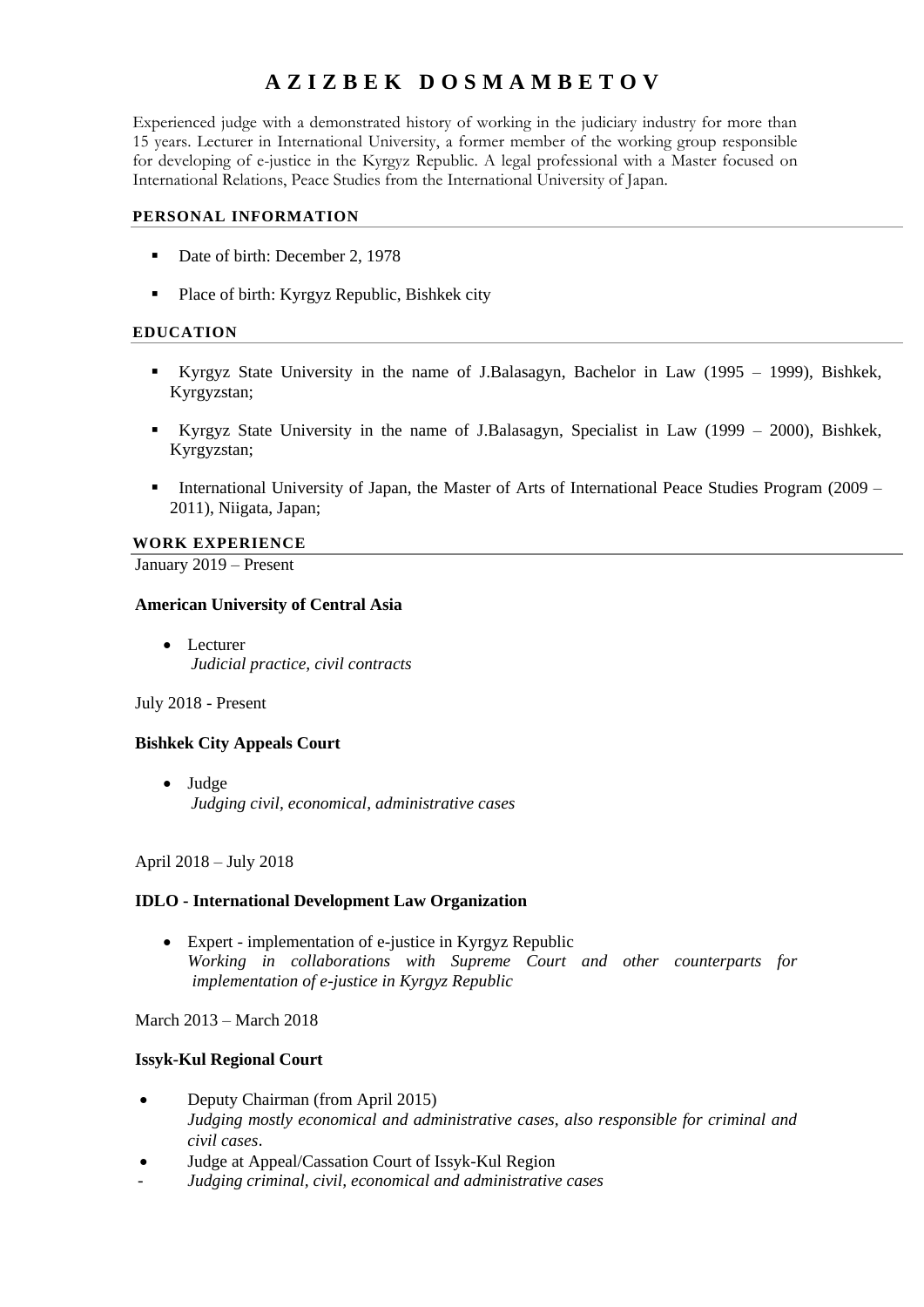June 2004 – March 2013

## **The Supreme Court of the Kyrgyz Republic**

 Head of department of International Relations, Protocol, and Mass/Media (from 2007 till March 2013),

Assistant of the Chairman (from 2004 till 2007)

## March 2008 – March 2009

*Millennium Challenge Corporation threshold program, program seeks to increase the independence and effectiveness of the judicial system, also to improve the rule of law and control corruption.*

*Representative on behalf of the Supreme Court of the Kyrgyz Republic.* 

## March 2007 – March 2009

*Joint project between Supreme Court of Kyrgyz Republic and International Development Law Organization named "Judicial Capacity Building"*

*Legal Adviser and representative on behalf of the Supreme Court of the Kyrgyz Republic*

February 2005 – January 2008

Joint project between Danish Institute of Human Rights/Supreme Court of Kyrgyz *Republic/Ombudsman of Kyrgyz Republic named "Human Right Council"*

*Legal Adviser and representative on behalf of the Supreme Court of the Kyrgyz Republic*

March 2004 – June 2004

## **"Dos Imurat-Kurulush" LLC**

- Legal counsel,
	- *Responsible for concluding and registration contracts/agreements;*
	- *Representation the company and collaboration with public offices, courts and etc.;*
	- *Advising on legal matters.*

January 2004 – February 2004

## **NGO Microcredit agency "Ai-Ken"/Kompanion (founded by Mercy Corps)**

- Loan Administrator/Senior Lawyer
	- *Responsible for lending procedures and working with accounting office;*
	- *Supervising the legal department;*
	- *Representation in Judiciary for protecting interests of the agency and debt collection*.

January 2000 – January 2003

#### **Mercy Corps/Asian Crossroads Loan Company Small and Medium Enterprise Program**

- Senior Lawyer/Lawyer
	- *Responsible for concluding and registration contracts/agreements;*
	- *Representation the program and collaboration with public offices, courts and etc.;*
	- *Debt collection through Judiciary system.*

## **INTERNSHIP&TRAINING**